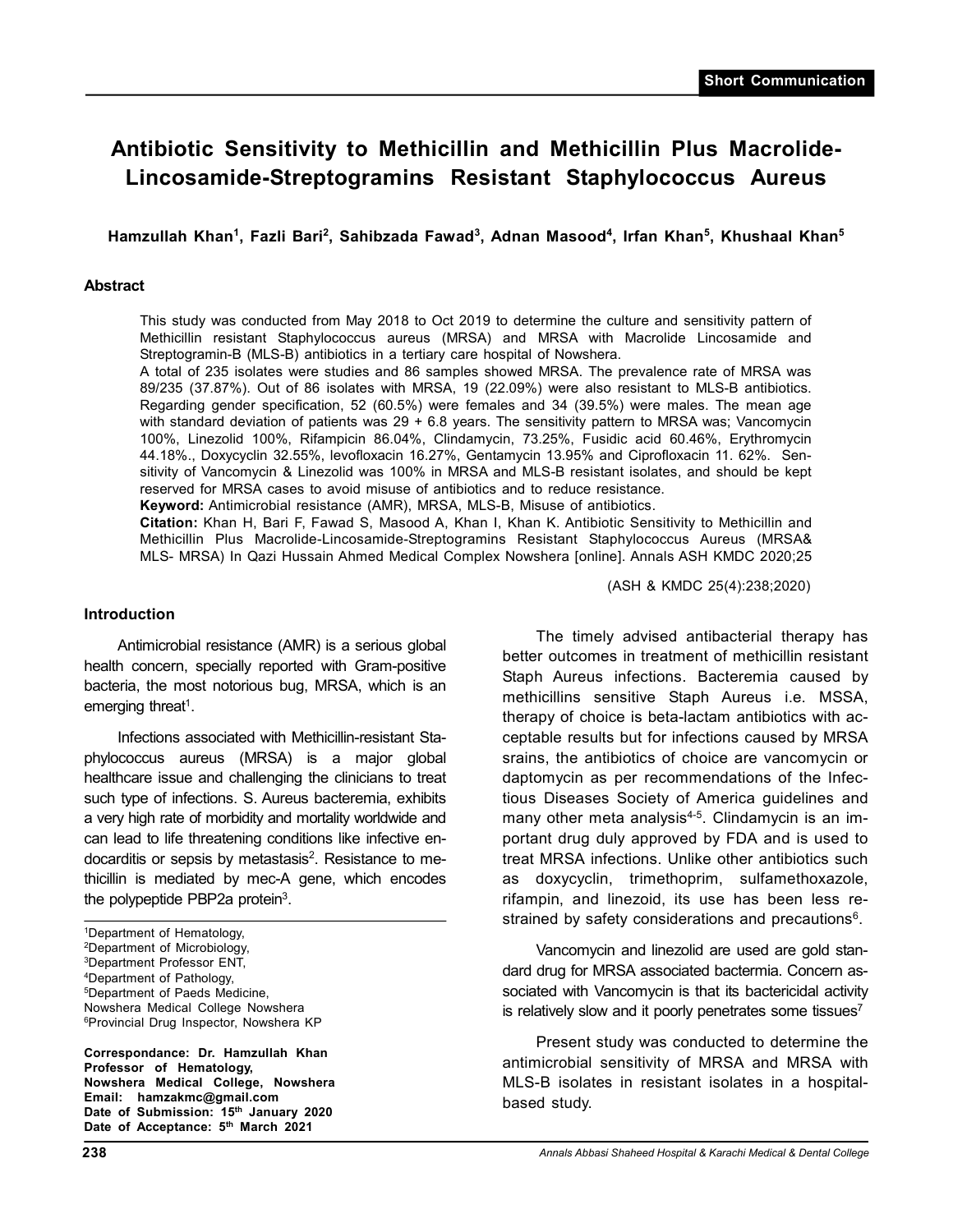## **Patients and Methods**

This Cross-sectional study was performed in the Pathology department of Qazi Hussain Ahmed Medical Complex Nowshera from 1st May 2018 to 30th Oct 2019. A total of 235 isolates were studies and 86 samples were reported with MRSA (36.59%). Out of 86 cases with MRSA, 19 (22.09%) were also resistant to MLS-B antibiotics. Sample size of 235 was calculated on the following assumption that the anticipated proportion of the MRSA is at 39%. The absolute precision was 6%, confidence level 95% and a drop Outs. (lost to follow up) up to  $10\%$ <sup>8</sup>.

The inclusion criteria were all cases irrespective of age and gender received in the laboratory. Exclusion criteria were samples received in the laboratory 24hour after collection, patient already on the antibiotic therapy and improperly collected sputum and pus samples.

The samples were received in the pathology section from the respective unit under observance of strict aseptic technique after education of patients on pus and sputum sample collection. Media were prepared as per CLSI (Clinical and laboratory standard institutes).

All samples were inoculated on selective medium MSA (Mannitol Salt Agar). Then the specimens were Incubated under ambient air 35 +2 C for 18-20 hours. In case growth is obtained on MSA then further inoculated on Mueller Hinton agar for sensitivity to antibiotics as per CLSI recommendations. The antibiotic desks used were; VA-Vancomycin, LZD-Linezolid, RD-Rifampicin, D-Clindamycin, E-Erythromycin, Fd-Fusidic acid, Dox-Doxycyclin, December **prorted that the frequency of MRSA to be 39.8** and Lev- Levofloxacin, CN-Gentamycin, Cip-Ciprofloxacin, SXZ (Cotrimaxazole) and Fox-Cefoxetin.

The accepted zones of sensitivity taken in consideration as per CLSI (Clinical Laboratory Standard Institute) Guideline 2015<sup>9</sup> for different antibiotic desks were: Linezolid >21mm, Vancomycin>20mm (Now MIC Test is recommended in fresh CLSI), Rifampicin > 20 mm Clindam y cine > 21 mm, tetracycline>19mm, ciprofloxacin>21mm, levofloxacin>19mm, Gentamycin >15mm and CXZ (Trimethoprim Sulfamethoxazole)>16mm.

For recognition of MLS-MRSA, or MRSA with further resistance to MLS-B antibiotics, the desk of Erythromycin and Clindamycin were placed at a distance of 20mm center to center. Phenotypically MSL resistance was confirmed as Inhibition of zone of clindamycin towards erythromycin as a straight line, resembling the alphabet "D" and was considered to be positive for D-Test phenomenon (Figure 1). Any haziness in the zone of inhibition of clindamycin is also phenotypically representative of resistance. Finally, the data obtained from the culture and sensitivity was entered in a SPSS version 25 for descriptive analysis of different parameters.

#### **Results and Discussion**

Out of 235 patients, 86 MRSA Positive isolates (36.59%) were selected for antibiotic susceptibility. Out of total, 52 (60.5%) were females and 34 (39.5%) were males, with male to female ratio of 1.4:1 (figure 1). Continuously Emerging resistance to available antibiotics by MRSA is a global threat and challenge to the clinicians in both clinical facilities and community settings<sup>7,8</sup>. We observed the prevalence of MRSA in teaching hospital set up as (36.59%) among the total Staph aureus isolates. MRSA is reported worldwide nearly from all regions of the world with variable frequencies. The frequency of MRSA in Pakistan and other neighboring countries like India has been shown to be high if compared with developed world like USA and Europe. Many factors can contribute to this difference<sup>10</sup>. A study reported from Africa showed the prevalence of methicillin resistance in S. aureus from 42 to  $51\%$ <sup>11</sup> that quit matching our findings. Another local study from Peshawar KP Province, re-34 % for female and male respectively<sup>12</sup>.

The mean age of patients was  $29 + 6$  years. The minimum age of the patients was 20 years with maximum of 45 years with age range of 25 years (Table 1). Our findings do match with the findings of other national and international studies conducted on the same theme<sup>10-12</sup>.

The sensitivity to Vancomycine & Linezolid was 100% in MRSA isolates. (Table 2). Sensitivity to the next antibiotic showed higher sensitivity was: Rifampicin 86%, Clindamycin, 73.25%, Erythromycin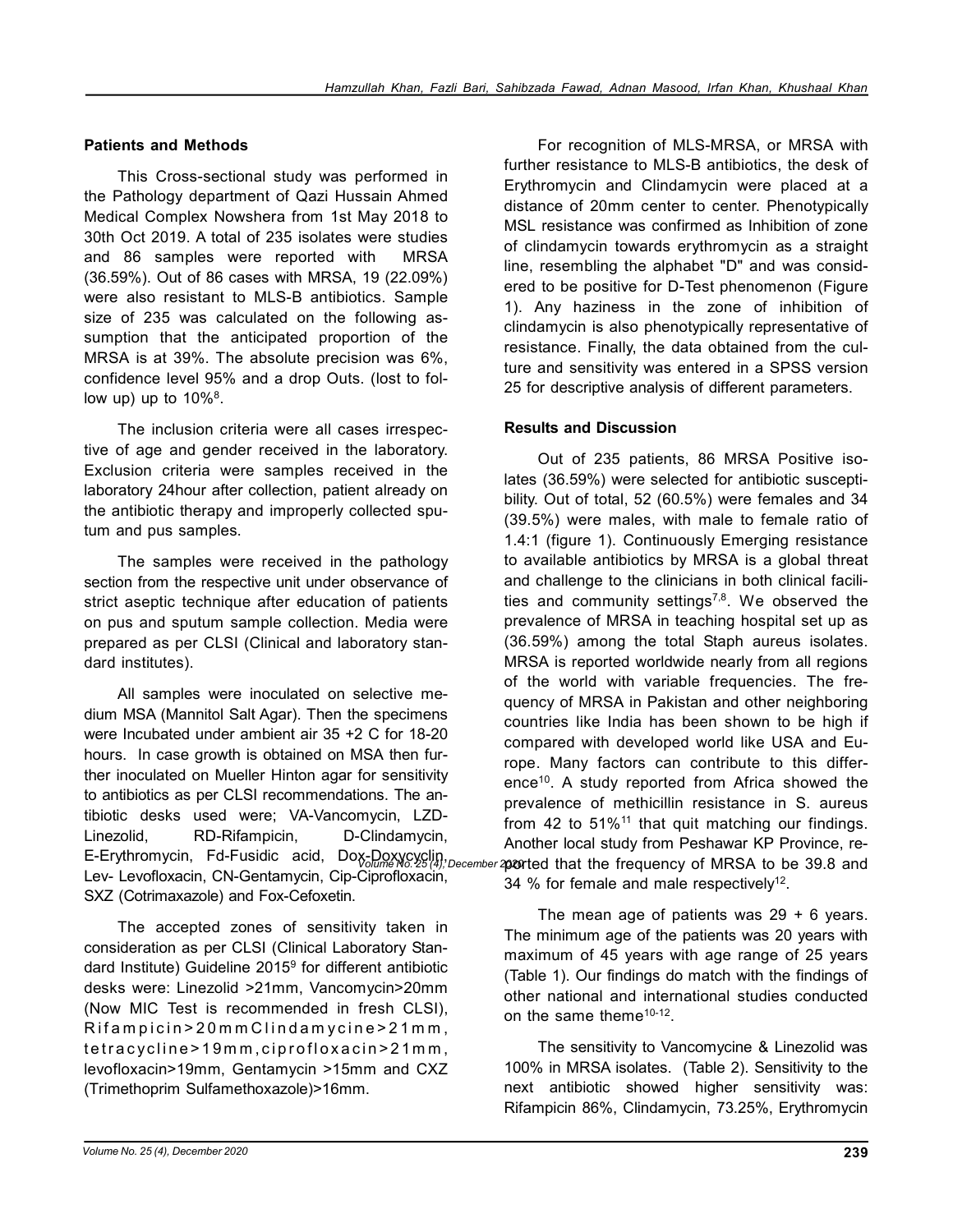44.18% and Doxycyclin was 32.55%. Sensitivity to quinolones and flouroquinolones was not remarkable. Similarly, no sensitivity was recorded for cotrimaxazole in MRSA in present study. A local study reported from the major cities of the Pakistan that 100% of the positive isolates of MRSA were sensitive to Vancomycin with resistant to all third generatio antibiotics. Sensitivity graph to other commonly prescribed antibiotics varied from 20-52%<sup>12</sup>. Ullah A et al $8$  also reported that that all MRSA isolates were 100% sensitive to linezolid and vancomycin followed by rifampicin (81.2 %), chloramphenicol (77.2 %), clindamycin (75.2 %), minocyclin (67.3 %).

The sensitivity to clindamycine was 73% due to expression of erm gene encoding Methylase by erythromycin confirmed phenotypically by D-test Phenomenon in-vitro.

**Table 1.** Age Statistics

| Number of patients | 86    |  |  |
|--------------------|-------|--|--|
| Mean               | 29    |  |  |
| Median             | 25    |  |  |
| Std. Deviation     | 6.8   |  |  |
| Range              | 25.00 |  |  |
| Minimum            | 20.00 |  |  |
| Maximum            | 45.00 |  |  |
|                    |       |  |  |

**Table 2.** Sensitivity pattern to MRSA positive isolates.

| Antibiotics                       | Sensitivity to MRSA      | Total       | $\%$  |
|-----------------------------------|--------------------------|-------------|-------|
|                                   | <b>Positive Cultures</b> | Sensitivity |       |
| Vancomycine                       | 86                       | 86          | 100   |
| Lanezolid                         | 86                       | 86          | 100   |
| Rifampicin*                       | 74                       | 86          | 86.04 |
| Clindamycine                      | 63                       | 86          | 73.55 |
| Fusidic acid*                     | 52                       | 86          | 60.46 |
| Erythromycine                     | 38                       | 86          | 44.18 |
| Doxycycline                       | 28                       | 86          | 32.55 |
| Levofloxacine                     | 14                       | 86          | 16.27 |
| Gentamycin*                       | 12                       | 86          | 13.95 |
| Ciprofloxacin                     | 10                       | 86          | 11.62 |
| Cefoxetin(b-lactam antibiotics) 0 |                          | 86          | 0.00  |
| Cotriamaxazole                    | 0                        | 86          | 0.00  |

\*But is not indicated as mono-therapy and must be given in combination with another antibiotic with sensitivity to the specific isolate and with different mechanism of action<sup>7</sup>.



Figure 1: the age and gender categorization of patients

Furthermore, out of 86 isolates with MRSA, 19 (22.09%) were also resistant to MLS-B antibiotics. Clindamycin and streptogramin are golden drugs used for treating infections induced By Methicillin Resistant S. Aureus (MRSA). Therefore, resistance to this precious antibiotic in the shape of D-test is annoying and challenging<sup>8</sup>. There is need for legislations and also administratively to control the irrational use of prestigious antibiotics like vancomycin and linezolid. Developed countries have developed strategies for the use of vancomycin in clinical practice, an example is USA where they have designed a computerized structured system in hospital to bound theclinicians starting vancomycin for treating resistant infections, where the clinicians were supposed to follow a protocol with clear mention of proper indication of vancomycin and updating the treatment record in the a computerized interconnected system to be strictly observed by the decision makers under Management information system to avoid its misuse $^{13}$ .

Vancomycin being the treatment of choice for MRSA. But due to irrational and unlawful use of this golden molecule has led to emergence of new S. aureus strains as reported in the literature called vancomycin-intermediate S. aureus (VISA) and heterogeneous-VISA (hVISA). MRSA can also show